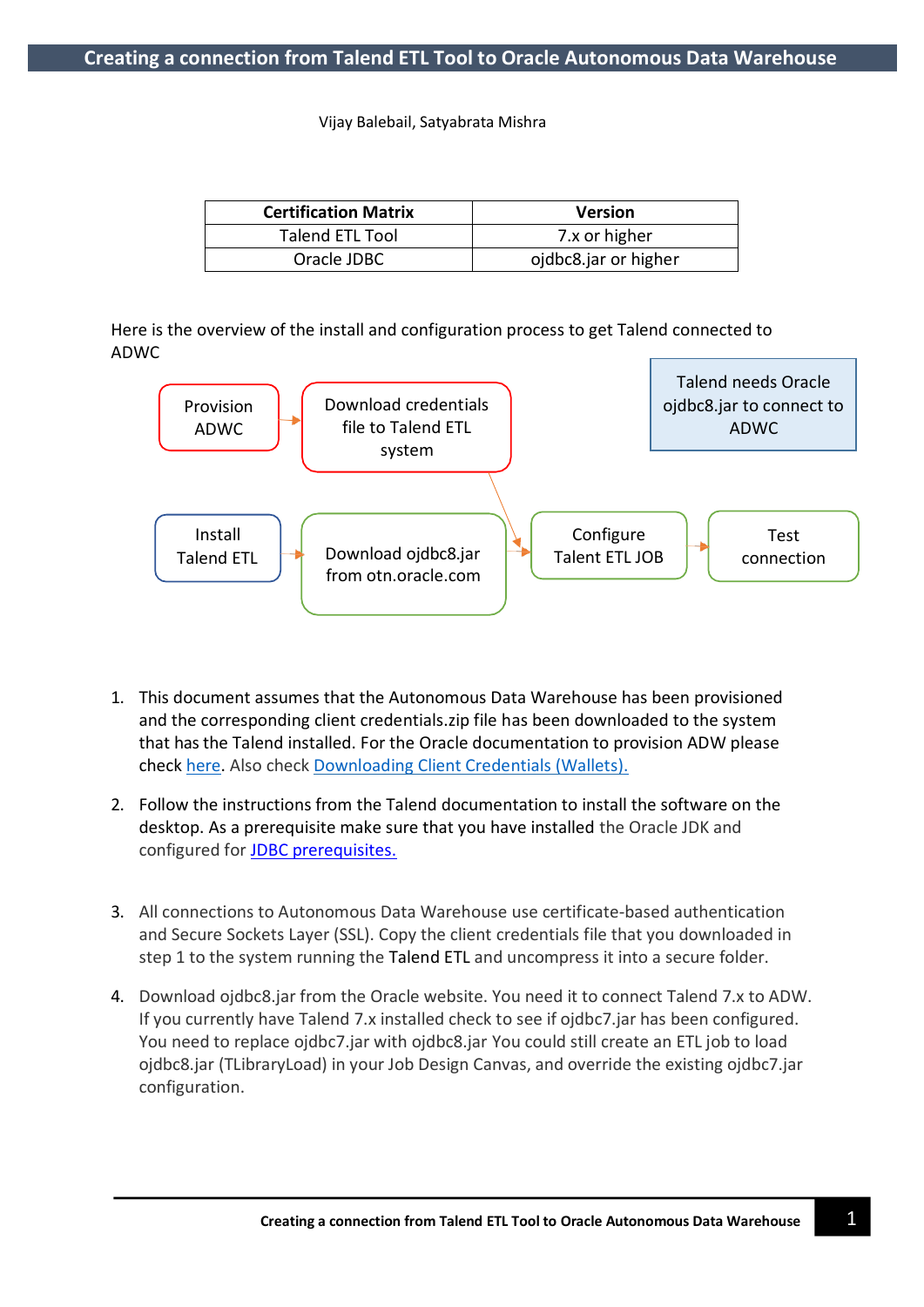- 5. The simpler solution is to go through a fresh install of Talend 7.x and configure ojdbc8.jar.Download the latest 18.3 JDBC Thin driver (ojdbc8.jar and ucp.jar) from [Oracle Database 18c \(18.3\) JDBC Driver & UCP Downloads.](https://www.oracle.com/technetwork/database/application-development/jdbc/downloads/jdbc-ucp-183-5013470.html)
- 6. You also need the additional jars: oraclepki.jar, osdt\_core.jar, and osdt\_cert.jar for use with Oracle wallets. Include them in your classpath.
- 7. In the Talend studio, display the Module View navigate to Window  $\rightarrow$  Show view...  $\rightarrow$ search for "Module"  $\rightarrow$  click Module.

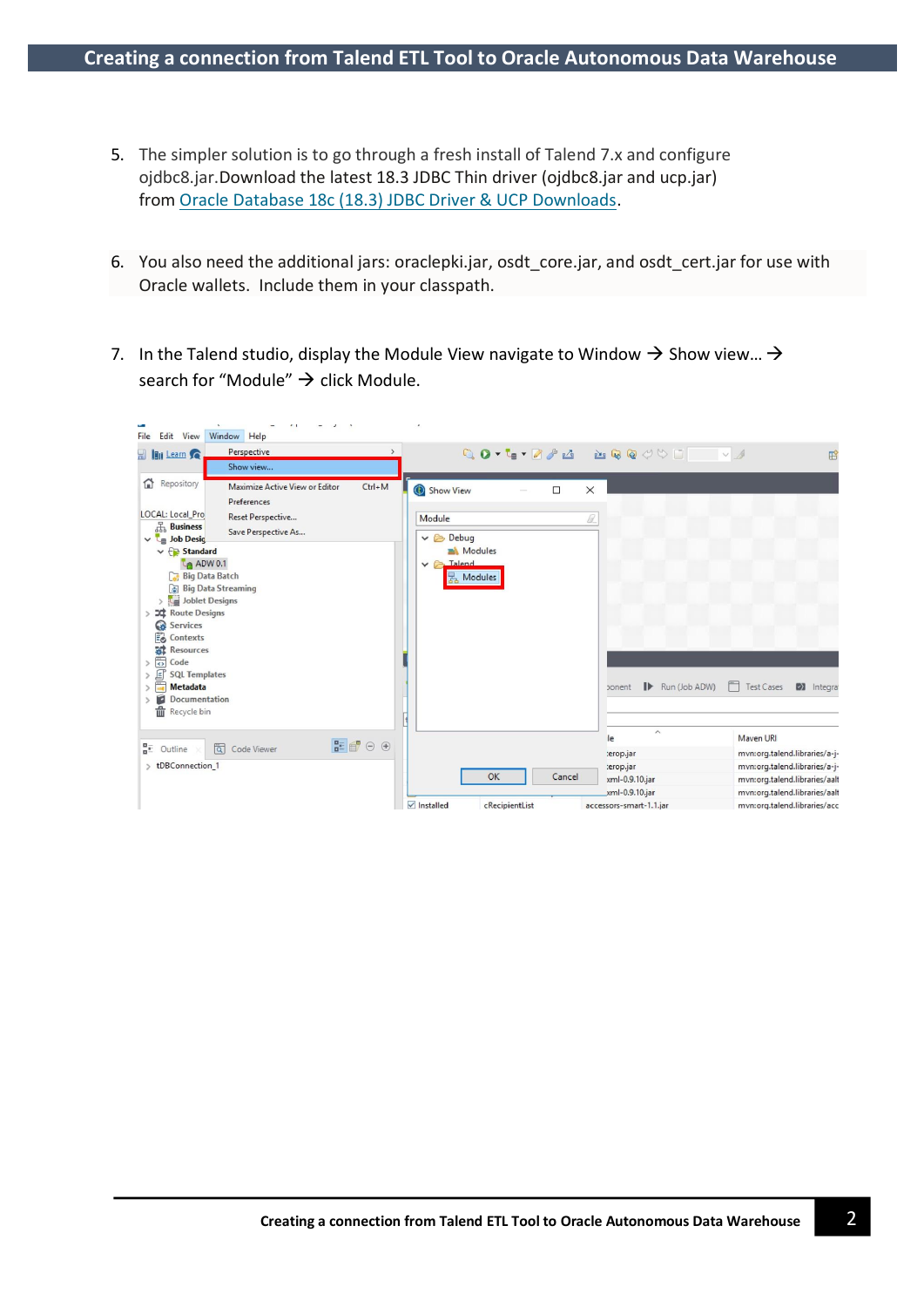8. Search for ojdbc7.jar and click on  $\boxed{...}$ 

|                      |                            |                     | Θ                                             |  |  |  |
|----------------------|----------------------------|---------------------|-----------------------------------------------|--|--|--|
|                      |                            |                     |                                               |  |  |  |
|                      |                            |                     |                                               |  |  |  |
|                      |                            |                     |                                               |  |  |  |
|                      |                            |                     |                                               |  |  |  |
|                      |                            |                     |                                               |  |  |  |
|                      |                            |                     |                                               |  |  |  |
|                      |                            |                     |                                               |  |  |  |
|                      |                            |                     |                                               |  |  |  |
|                      |                            |                     |                                               |  |  |  |
|                      |                            |                     |                                               |  |  |  |
|                      |                            |                     |                                               |  |  |  |
|                      |                            |                     |                                               |  |  |  |
|                      |                            |                     |                                               |  |  |  |
| 通<br>Server Explorer | 圖<br>국 Modules             | <b>MDM</b> Problems | ⊝                                             |  |  |  |
| ojdbc7               |                            |                     |                                               |  |  |  |
| <b>Status</b>        | Context                    | $\wedge$<br>Module  | Maven URI                                     |  |  |  |
| Not installed        | tOracleLookupInput         | ojdbc7.jar          | mvn:org.talend.libraries/ojdbc7/6.0.0/jar<br> |  |  |  |
| Not installed        | tOracleInput<br>ojdbc7.jar |                     | mvn:org.talend.libraries/ojdbc7/6.0.0/jar     |  |  |  |
| Not installed        | tOracleOutput              | ojdbc7.jar          | mvn:org.talend.libraries/ojdbc7/6.0.0/jar     |  |  |  |
| Not installed        | tOracleRow                 | ojdbc7.jar          | mvn:org.talend.libraries/ojdbc7/6.0.0/jar     |  |  |  |
| Not installed        | tOracleConfiguration       | ojdbc7.jar          | mvn:org.talend.libraries/ojdbc7/6.0.0/jar     |  |  |  |

9. Browse to the directory where you downloaded ojdbc8.jar in step 4 to replace ojdbc7.jar If ojdbc7.jar is already installed, you will see error that the module is already installed.

|                                | <b>O</b> Install Module                                 |                                                                           | $\qquad \qquad \Box$<br>$\mathbf{x}$                                                   |                  |
|--------------------------------|---------------------------------------------------------|---------------------------------------------------------------------------|----------------------------------------------------------------------------------------|------------------|
|                                | (i) Install a Module.                                   |                                                                           |                                                                                        |                  |
|                                | <b>Module File</b><br>Default MVN URI<br>Custom MVN URI | D:\cromeDownloads\ojdbc8.jar<br>mvn:org.talend.libraries/ojdbc7/6.0.0/jar | w.<br>自                                                                                |                  |
|                                |                                                         | Detect the module install status                                          |                                                                                        |                  |
| $L_{\equiv}$ Job               | <b>E</b> Contexts <b>PD</b> Component                   | OK<br><b>Kun job</b><br><b>F<sub>B</sub></b> Module                       | Cancel                                                                                 |                  |
| ojdbc                          |                                                         |                                                                           |                                                                                        |                  |
| <b>Status</b>                  | Context                                                 | Module                                                                    | Mayen URI                                                                              | $\blacktriangle$ |
| Not installed                  | tOracleInput                                            | ojdbc7.jar                                                                | mvn:org.talend.libraries/ojdbc7/6.0.0/jar                                              | $\mathbf{m}$     |
| Not installed                  | tOracleRow                                              | ojdbc7.jar                                                                | mvn:org.talend.libraries/ojdbc7/6.0.0/jar                                              |                  |
| Not installed                  | tOracleOutputBulkExec                                   | ojdbc7.jar                                                                | mvn:org.talend.libraries/ojdbc7/6.0.0/jar                                              |                  |
| <sup>2</sup> Not installed     | <b>ORACLE 12</b>                                        | ojdbc7.jar                                                                | mvn:org.talend.libraries/ojdbc7/6.0.0/jar                                              |                  |
| Not installed                  | tCreateTable                                            | ojdbc7.jar                                                                | mvn:org.talend.libraries/ojdbc7/6.0.0/jar                                              |                  |
| Not installed                  | tAmazonOracleOutput                                     | ojdbc7.jar                                                                | mvn:org.talend.libraries/ojdbc7/6.0.0/jar                                              |                  |
| Not installed                  | tOracleSP                                               | ojdbc7.jar                                                                | mvn:org.talend.libraries/ojdbc7/6.0.0/jar                                              |                  |
| Not installed                  | tOracleSCDELT                                           | ojdbc7.jar                                                                | mvn:org.talend.libraries/ojdbc7/6.0.0/jar                                              |                  |
| Not installed                  | <b>tOracleBulkExec</b>                                  | ojdbc7.jar                                                                | mvn:org.talend.libraries/ojdbc7/6.0.0/jar                                              |                  |
| Not installed                  |                                                         |                                                                           |                                                                                        |                  |
| Not installed                  | tAmazonOracleRow                                        | ojdbc7.jar                                                                | mvn:org.talend.libraries/ojdbc7/6.0.0/jar                                              |                  |
|                                | tOracleSCD                                              | ojdbc7.jar                                                                | mvn:org.talend.libraries/ojdbc7/6.0.0/jar                                              |                  |
| Not installed                  | tAmazonOracleInput                                      | ojdbc7.jar                                                                | mvn:org.talend.libraries/ojdbc7/6.0.0/jar                                              |                  |
| Not installed<br>Not installed | tELTOracleMap<br>tAmazonOracleConnection                | ojdbc7.jar<br>ojdbc7.jar                                                  | mvn:org.talend.libraries/ojdbc7/6.0.0/jar<br>mvn:org.talend.libraries/ojdbc7/6.0.0/jar | F                |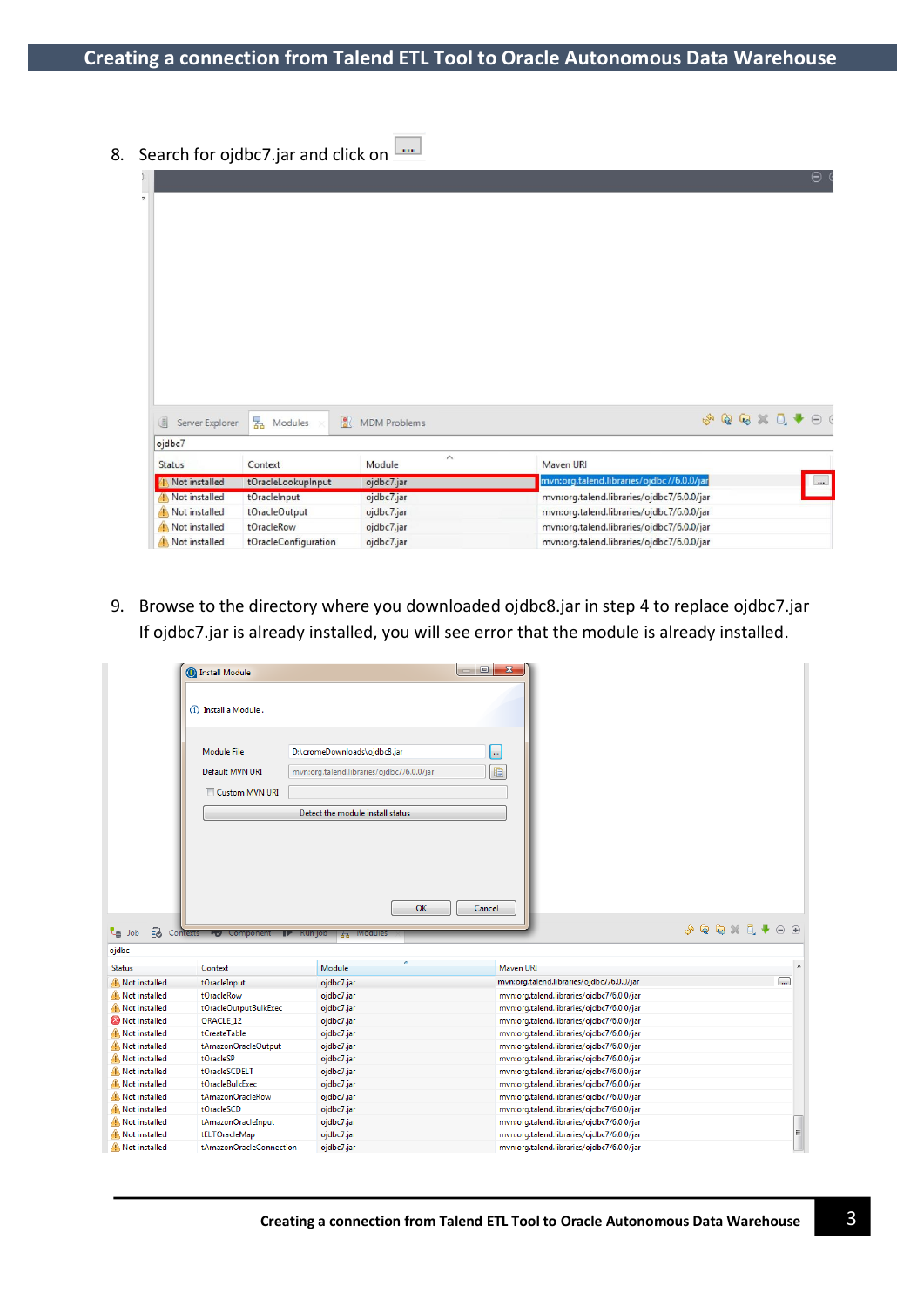10. Once the ojdbc8.jar driver is loaded, you can now create a Metadata DB connection. Click Metadata  $\rightarrow$  Database Connection  $\rightarrow$  Create Connection.

|               | New Database Connection on repository - Step 1/2<br>It is inadvisable to leave the purpose blank. |                          |
|---------------|---------------------------------------------------------------------------------------------------|--------------------------|
| Name          | ADWC_test                                                                                         |                          |
| Purpose       |                                                                                                   |                          |
| Description   |                                                                                                   | $\overline{a}$           |
| Author        | user@talend.com                                                                                   |                          |
| Locker        |                                                                                                   |                          |
| Version       | 0.1                                                                                               | $M \mid m$               |
| <b>Status</b> |                                                                                                   | $\overline{\phantom{a}}$ |
| Path          |                                                                                                   | Select                   |
|               | $\mathbb{Z}$                                                                                      |                          |
|               |                                                                                                   |                          |
|               |                                                                                                   |                          |
|               |                                                                                                   |                          |
|               |                                                                                                   |                          |
|               |                                                                                                   |                          |
|               |                                                                                                   |                          |
|               |                                                                                                   |                          |
|               |                                                                                                   |                          |
|               |                                                                                                   |                          |
|               |                                                                                                   |                          |
|               |                                                                                                   |                          |
|               |                                                                                                   |                          |
|               |                                                                                                   |                          |

Enter connection name and click next.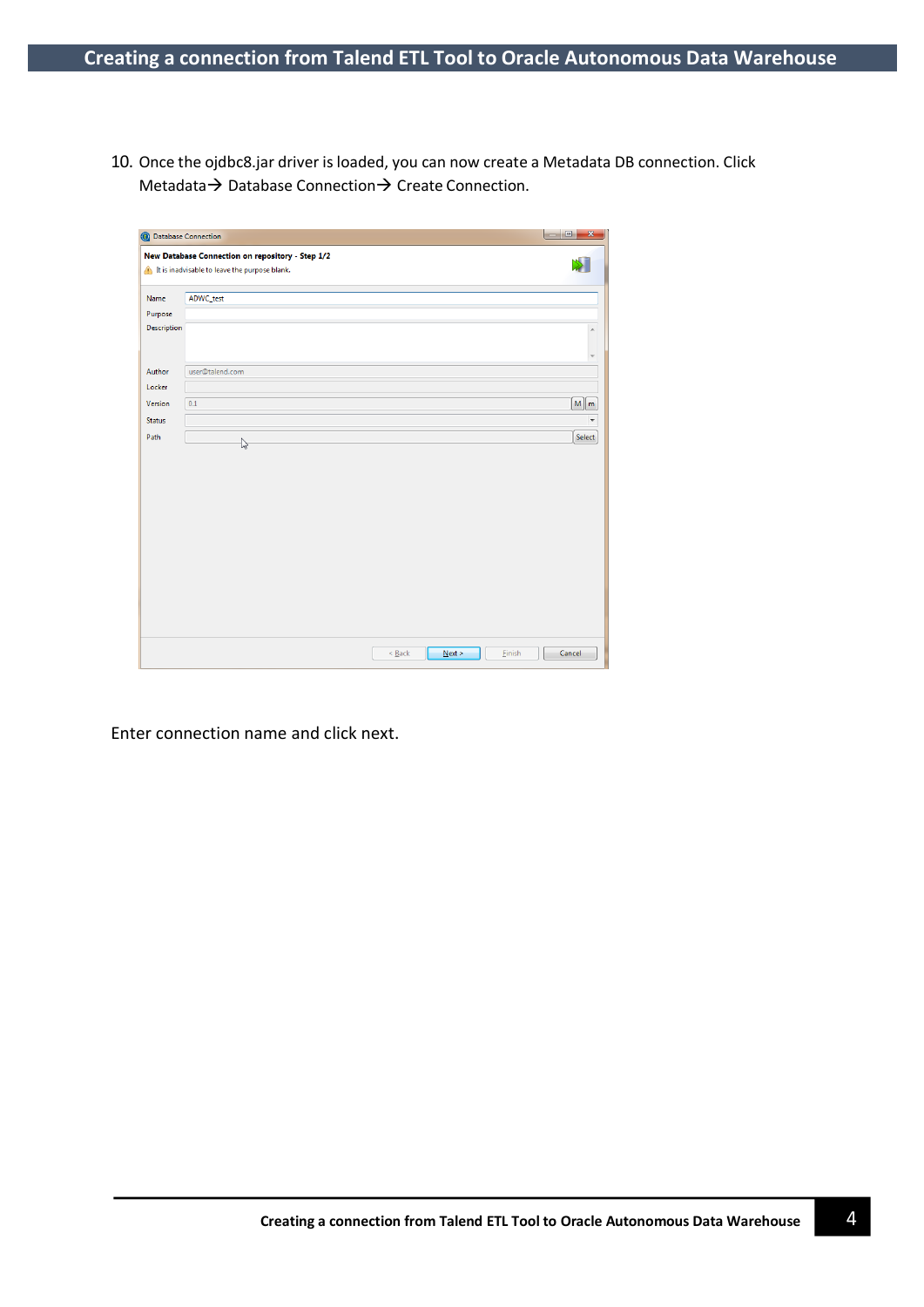11. Choose Oracle Custom driver, enter the login username and password. And enter the jdbc url. Here is a sample syntax/example:

**jdbc:oracle:thin:@(description=(address=(protocol=tcps)(port=1522 )(host=adwcHostName))(connect\_data=(service\_name=serviceName))(security=(my\_wallet \_directory=/your wallet/wallet-directory-path))**

Note- in the my\_wallet\_directory you have to use your complete wallet directory path.

Add the following in "Additional Parameters"

## **javax.net.ssl.trustStoreType=SSO & javax.net.ssl.keyStoreType=SSO**

Enable check box for "Use Encryption" and "Need Client Authentication". Enter the full path for the cwallet.sso file extracted from the credentials.zip in step 1 and add it to the TrustStore and KeyStore parameters. Password is not required for the cwallet.sso file. Click "Test Connection".

For the first time you "Test Connection" a pop-up window will appear that will ask for more jar files to be installed. Click "Download and Install All Modules Available".

| <b>C</b> Database Connection |                                                                                       |                      |            |                                                                                                                                     |                        | $\qquad \qquad \Box$<br>$\Sigma$<br>$\qquad \qquad =$ |
|------------------------------|---------------------------------------------------------------------------------------|----------------------|------------|-------------------------------------------------------------------------------------------------------------------------------------|------------------------|-------------------------------------------------------|
| DB Schema must be specified  | New Database Connection on repository - Step 2/2                                      |                      |            |                                                                                                                                     |                        |                                                       |
| DB Type   Oracle Custom      |                                                                                       |                      |            |                                                                                                                                     |                        |                                                       |
| <b>Db Version</b>            | Oracle 12                                                                             |                      |            |                                                                                                                                     |                        | ▲                                                     |
| い<br>Login                   | <b>TALEND</b>                                                                         |                      |            |                                                                                                                                     |                        |                                                       |
| Password                     |                                                                                       |                      |            |                                                                                                                                     |                        |                                                       |
| <b>String of Connection</b>  |                                                                                       |                      |            | t=adwc.uscom-east-1.oraclecloud.com)(port=1522))(connect_data=(service_name=yk2ddvkx2pyiekt_partners_medium.adwc.oraclecloud.com))) |                        |                                                       |
| Schema                       |                                                                                       |                      |            |                                                                                                                                     |                        | Ξ                                                     |
|                              | Additional parameters javax.net.ssl.tumbEtaraTuna-SSORinusu nat rel leu StaraTuna-SSO |                      |            |                                                                                                                                     |                        |                                                       |
|                              | <b>Progress Information</b>                                                           |                      |            |                                                                                                                                     |                        |                                                       |
| Encounting                   | Checking connection.                                                                  |                      |            |                                                                                                                                     |                        |                                                       |
|                              | Current operation requires the following third party modules                          |                      |            |                                                                                                                                     |                        | $\equiv$                                              |
| ×<br>Jar                     | <b>Required by component</b>                                                          | Required             | License    | Maven URI                                                                                                                           | More information       | Action                                                |
| oraclepki.jar                | <b>Current Operation</b>                                                              | ☑                    | <b>OTN</b> | mvn:com.oracle.jdbc/oraclepki/12                                                                                                    | http://www.oracle.com/ | Download ar                                           |
| osdt_cert.jar                | <b>Current Operation</b>                                                              | ☑                    | <b>OTN</b> | mvn:com.oracle.jdbc/osdt_cert/12                                                                                                    | http://www.oracle.com/ | Download ar                                           |
| osdt_core.jar                | <b>Current Operation</b>                                                              | $\blacktriangledown$ | <b>OTN</b> | mvn:com.oracle.jdbc/osdt_core/12                                                                                                    | http://www.oracle.com/ | Download ar                                           |
|                              |                                                                                       |                      |            | Close                                                                                                                               |                        | Download and install all modul                        |
|                              |                                                                                       |                      |            | Next<br>< Back                                                                                                                      | Finish                 | Cancel                                                |